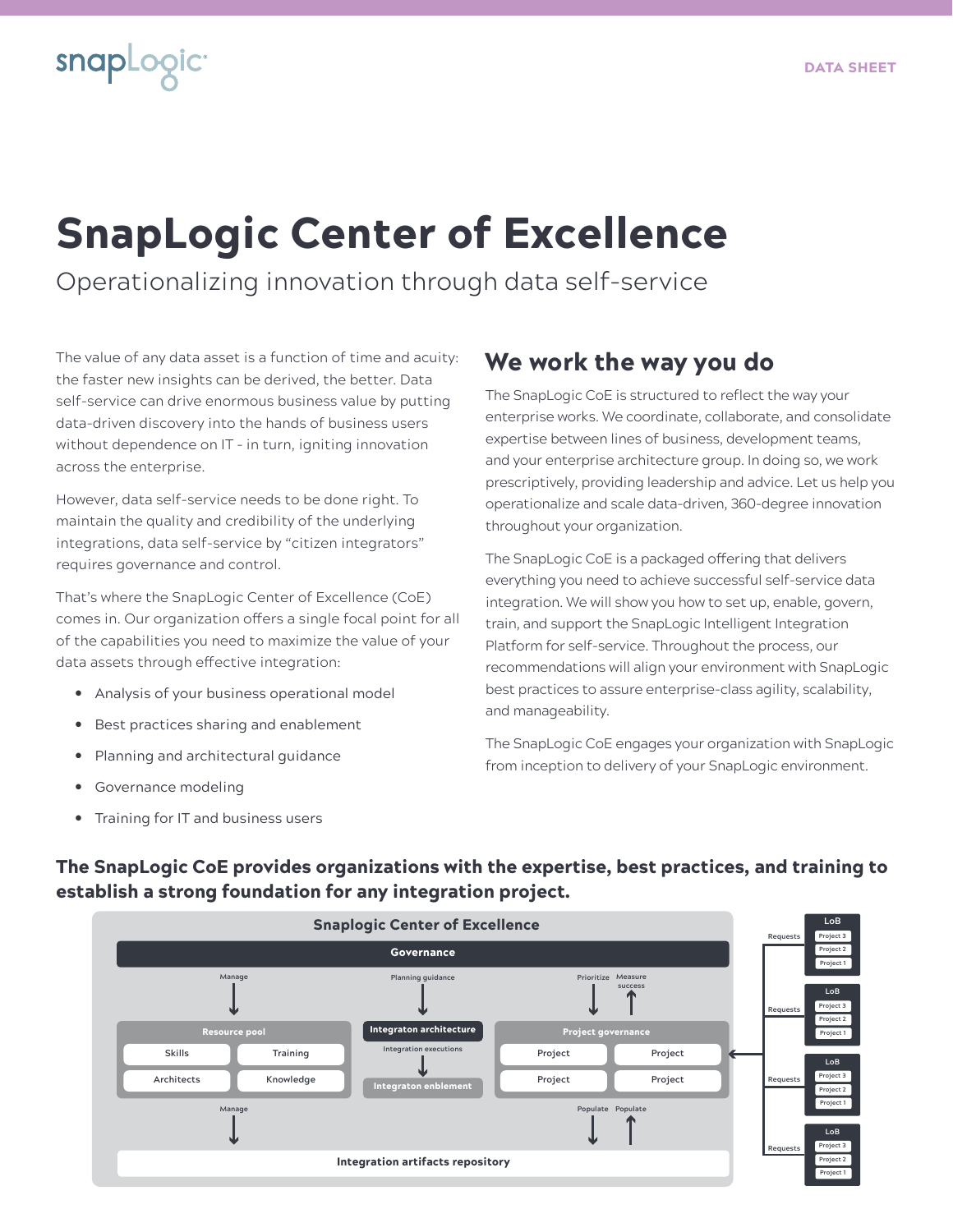### Your SnapLogic team will include:





#### Strategic planning and architecture

- Identify the portfolio of sources for data integration
- Prioritize projects that will benefit from data integration
- Define reference architecture
- Customize the integration methodology
- Help enterprise infrastructure teams develop a scalable deployment model and architecture for deploying it
- Define security model recommendations for the SnapLogic environment
- Define user onboarding process
- Conduct solution architecture sessions to establish a self-service integration model
- Drive enterprise-wide adoption with improved cycle times for production, federated integrations, and successful implementations
- Deploy tailored configurations for enterprise-wide adoption



#### Enablement

- Help customer teams get familiarized with the SnapLogic platform
- Help users become self-sufficient in developing and maintaining integrations
- Develop, share, and maintain repeatable patterns and common integration approaches, incorporating SnapLogic best practices and guidelines
- Help security team control SnapLogic user access



#### Governance • Measure business value throughout

- the implementation
- Use successful SnapLogic implementations as baseline references, and identify gaps and areas of improvement
- Document and plan process optimization
- Certify the integration for compliance before deploying to production